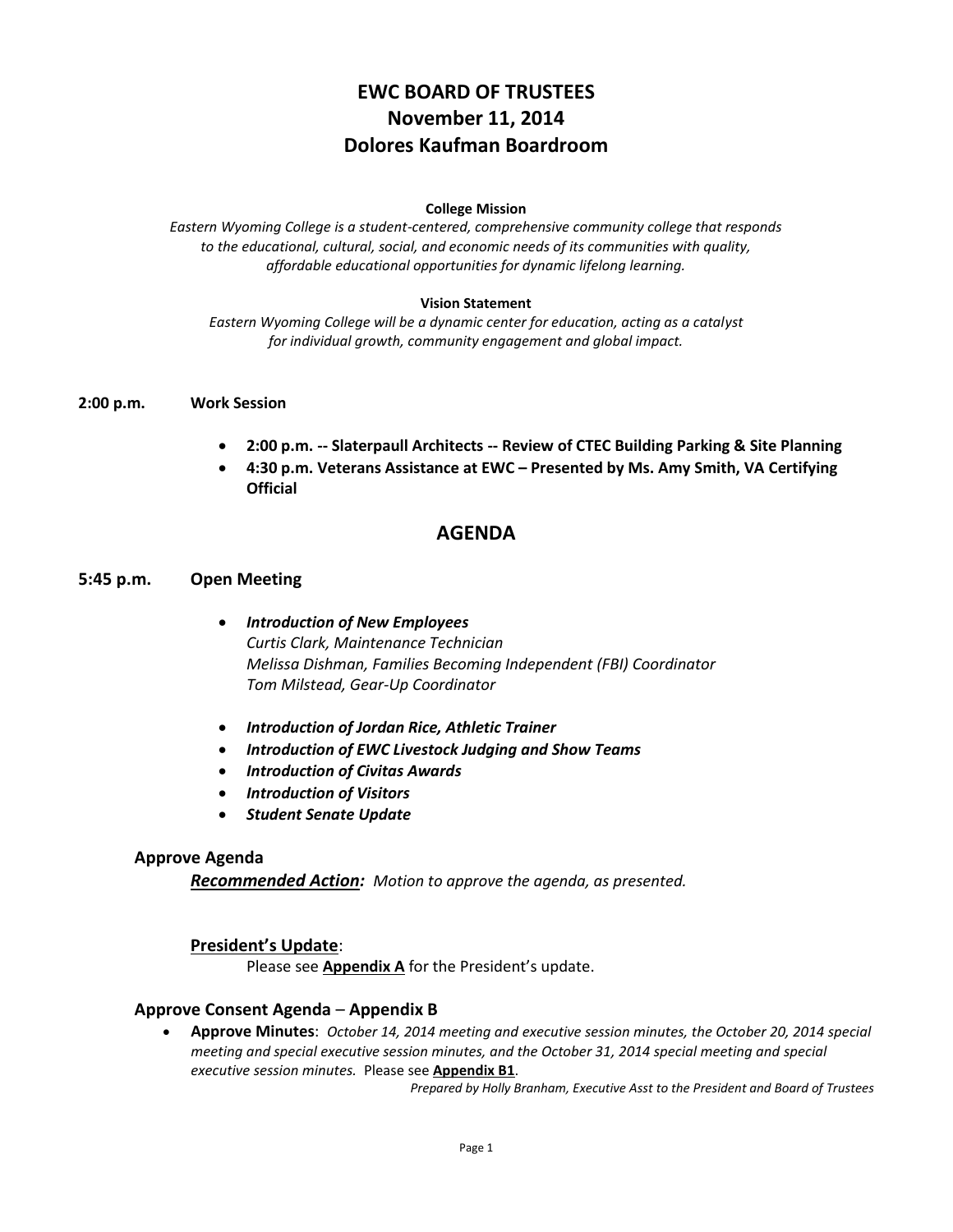**Approve AIA Agreement with GSG Architecture for Fine Arts Renovation Phase III**: *We would like to continue working with GSG Architecture of Casper on the remodeling of the Fine Arts Building lobby, Phase III of the renovation. They are proposing a fee of \$56,625 for design services, construction documents, bidding and contractor selection, contract administration, and construction progress monitoring for the project. The initial fee first proposed was \$67,455, but GSG did agree to lower it to \$56,625 if EWC is able to provide more support during the bidding and construction stages of the project. We believe we can with existing personnel. The budgetary goal for this project is to plan the scope for no more than \$450,000 in total renovations and the revenue source for the project is state Major Maintenance Funding. GSG Architecture is currently involved in the Lancer Hall Additions and would be available during the Phase III construction stage to conduct reviews during the time they are also in Torrington for the student housing construction. Please see Appendix B6 for a copy of the agreement.*

*Prepared by Mr. Ron Laher, Vice President for Administrative Services*

 **Approve Addendum to the Supplemental Funding Agreement for New Douglas Branch Campus**: *Last month, Converse County Commissioner, Chairman Jim Willox, reported to the EWC Board of Trustees on the status of financing the construction of the new Douglas branch campus building. Due to delays in planning the Douglas library renovations and related new addition, and higher-than-expected special purpose tax collections, it will not be necessary for the Joint Powers Board to issue lease revenue bonds for their one cent projects. The Supplemental Funding Agreement in place, effective on July 1, 2014, has recitals based on the original financing plan that we propose to alter with the addendum shown in Appendix B25. The addendum has already been approved by Converse County officials.*

*Prepared by Mr. Ron Laher, Vice President for Administrative Services*

- **Approve Contract with PrestoSports for Hosting EWC Athletics Website**: *This contract will allow PrestoSports to serve as the host website for EWC Athletics. Individuals wanting to access information about EWC Athletics will be able to find the initial site on the EWC Home Page. When accessing specific information, the individual will be re-directed to a website hosted by PrestoSports. PrestoSports will use their expertise to develop a site that is more interactive than is currently available. The NJCAA and Region IX already have long term agreements with PrestoSports which will increase EWC's ability to have up-to-date statistics ready for viewing by the general public and potential athletic recruits. The agreement runs from 12/1/14 – 11/30/19 and costs \$2,250 annually. The Lancer Club has agreed to pay this annual cost through the duration of this contract. Please see Appendix B26 for further details regarding PrestoSports. Prepared by Dr. Rex Cogdill, Vice President for Student Services*
- **Approve Requesting Sealed Bids for Equipment and Furnishings for the New Douglas Campus Building and Pre-Authorize Supplier Selection**: *The new Douglas campus building is nearing completion and it is now necessary to move forward with equipping and furnishing the building for occupancy in a timely manner.*
	- 1. **We are therefore requesting Board of Trustees approval to conduct a sealed bidding process, as required by State statutes, for items required to fully furnish and equip the new building. These items will include the welding lab equipment and accessories, office and classroom furniture, as well as other items necessary to provide a functional building.**
	- 2. **We are also requesting that the Board of Trustees pre-authorize the president to approve supplier selections when bidding processes are completed. Selections will be made by the EWC team consisting of the Vice President for Learning, the Vice President for Administrative Services, the Douglas Campus Director and staff, and the Director for Procurement and Contracts***.*

*A budget for these purchases is being constructed from available funding sources.*

*Submitted by Dr. Dee Ludwig, Vice President for Learning; Mr. Ron Laher, Vice President for Administrative Services; and Mr. Clyde Woods, Director for Procurement and Contracts*

 **Ratify Requesting Sealed Bids for Budgeted FY-2015 Replacement of Computers and Pre-Authorize Supplier Selection**: *We are requesting that the Board of Trustees ratify advertisement for bids to make scheduled computer replacements and allow the selection of supplies for computer equipment by*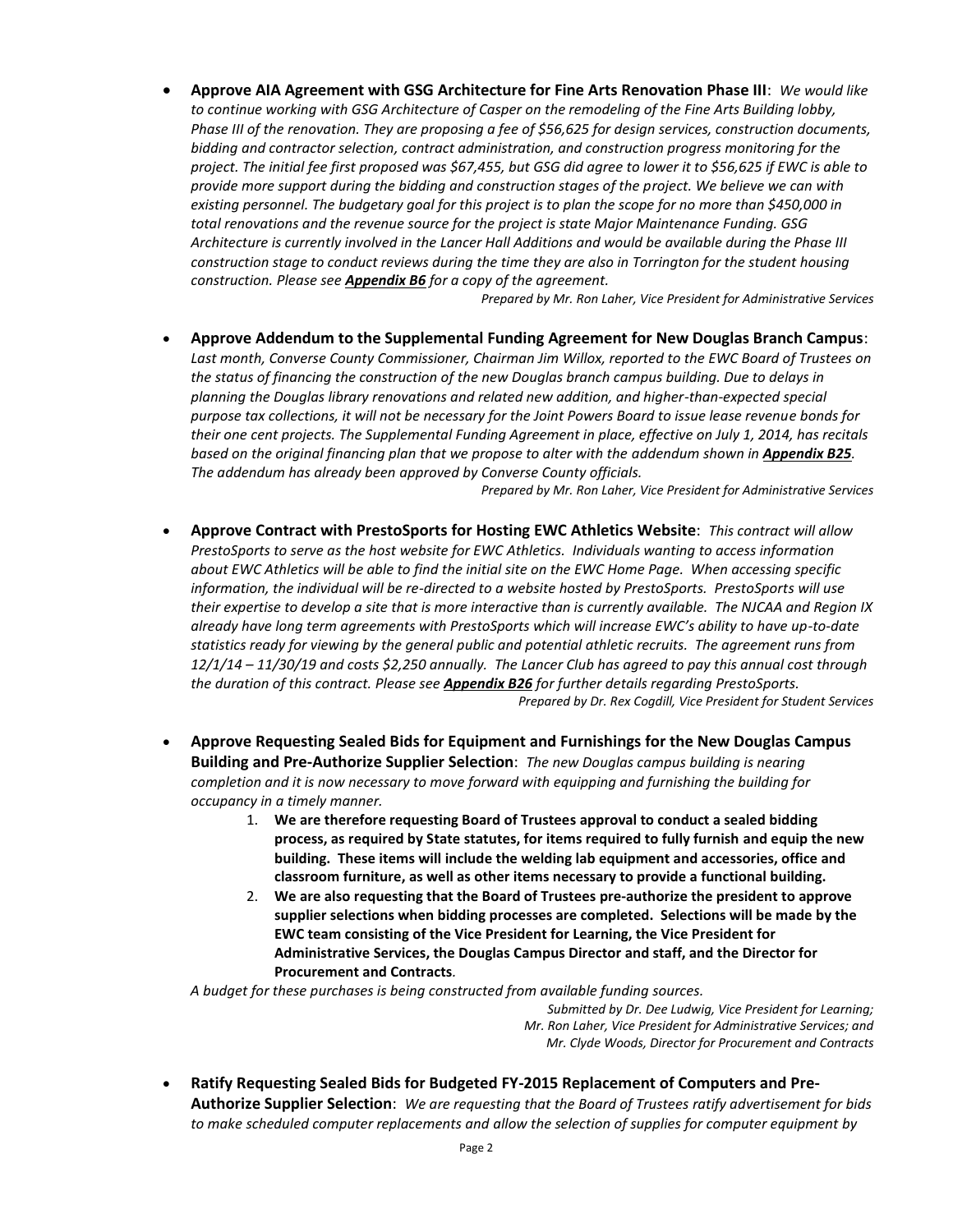*the President with input from the Computer Services Department and the Director for Procurement and Contracts. It has been the accepted past practice for the Computer Services Department to expend funds for the scheduled replacement of computers annually. In order to more closely adhere to State statutory requirements it has been decided to conduct a sealed bidding process this year. Therefore:* 

- 1. **We are requesting that the Board of Trustees ratify a recent decision to conduct a sealed bidding process for the scheduled replacement of computers per specifications advertised**.
- *2.* **We are also requesting pre-authorization of the Board of Trustees to allow Dr. Patterson to select vendors for these FY-2015 computer replacements from submitted bids based on the best deals offered to the College**.

*All funds are accounted for in the FY-2015 budget.*

*Submitted by Mr. Clyde Woods, Director for Procurement and Contracts, Mr. Ron Laher, Vice President for Administrative Services and Mr. Chuck Kenyon, IT Administrator*

 **Ratify Change Orders #2 and #3 for Lancer Hall Additions**: *Small change orders for the new Lancer Hall Additions were processed earlier as requested by city and fire prevention authorities to meet code requirements not addressed in the construction documents as presented in Appendix B39. We recommend board ratification of these administration-approved change orders.*

*Prepared by Mr. Ron Laher, Vice President for Administrative Services*

 **Ratify Change Order #3 for the Fine Arts Entry Renovation Project**: *This change order in Appendix B56 reflects enhancements the College requested for the renovation of the Fine Arts Building entryway, and the additional cost is covered by restricted Major Maintenance Funding. We recommend board ratification of this administration-approved change order.* 

*Prepared by Mr. Ron Laher, Vice President for Administrative Services*

*Trustees, please feel free to contact Dr. Patterson prior to the board meeting regarding any questions you may have concerning the consent agenda.*

*Recommended Action: Motion to approve the consent agenda, as presented.*

### **Action Items**

### **Approve Financial Report**

Please see **Appendix C** for the written financial report and the construction projects update.

*Prepared by Mr. Ron Laher, Vice President for Administrative Services*

### *Recommended Action: Motion to approve the financial report, as presented.*

### **Approve on First Reading the Revisions to Board Policy 5.2 Withdrawal from Individual Classes and College and the Associated Administrative Rule**

This proposed change is two-fold. First it changes the current policy regarding Withdrawal from Individual Classes and the College into an administrative rule. This will allow the Board to make changes to the rule in one meeting rather than the change having to be approved after a 45 day waiting period and public hearing as is now the case with a change in Board Policy.

Secondly, this proposed change moves back the date in which a student may withdraw from any and all classes and receive a grade of "W". The current policy states that students may withdraw from any or all classes before the last 15 calendar days of the semester and receive a grade of "W". In the Fall semester, this date often falls during the Thanksgiving Break when the College is closed. This change would eliminate this from occurring. The Curriculum & Learning Council feels that the change to **28** calendar days from the end of the semester (4 weeks) still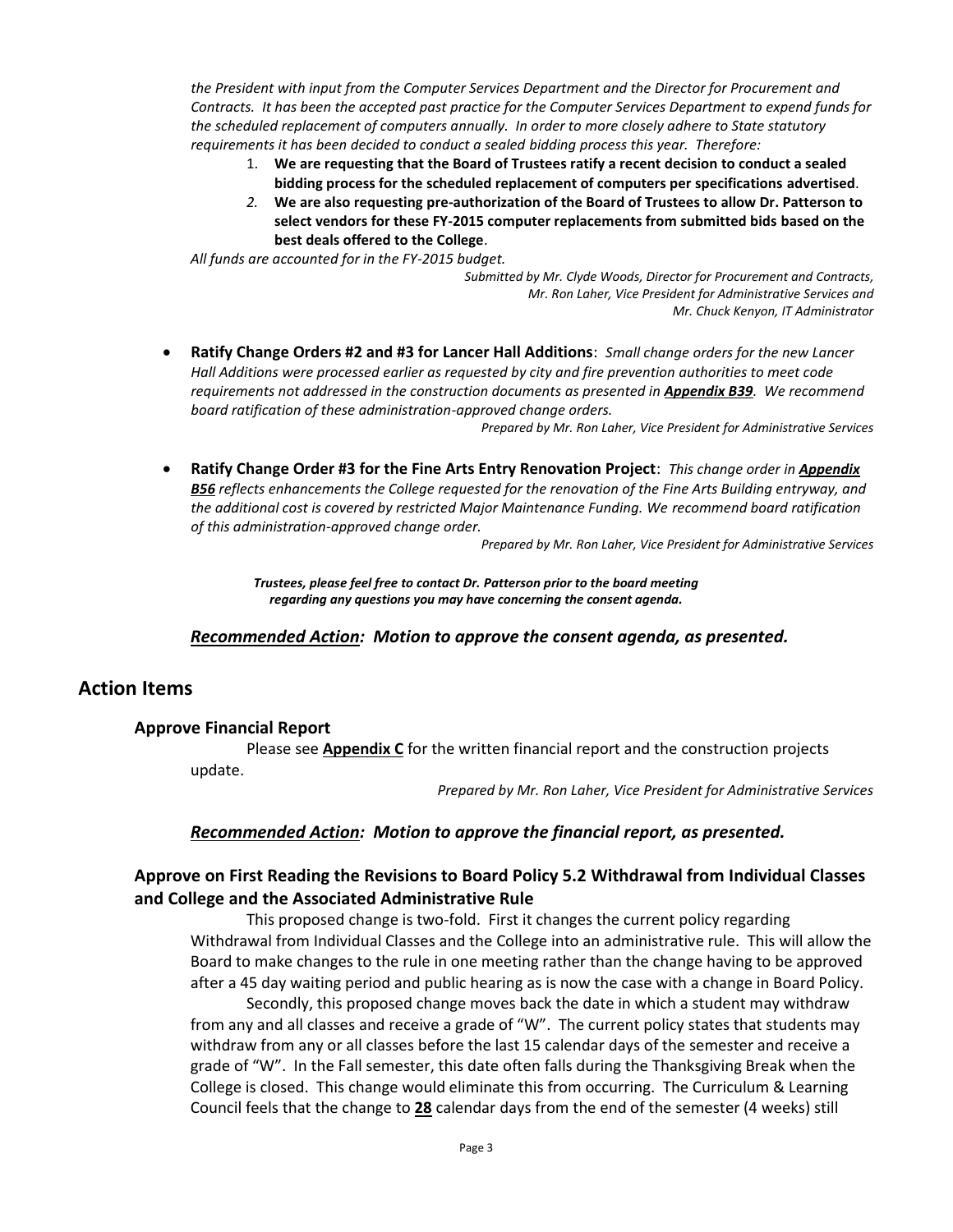allows the student an adequate opportunity to determine if she or he has a reasonable chance of passing any individual class. Please see **Appendix D** for a copy of the policy.

*Prepared by Dr. Rex Cogdill, Vice President for Student Services*

### *Recommended Action: Motion to approve on first reading the revisions to Board Policy 5.2 Withdrawal from Individual Classes and College and the associated administrative rule, as presented.*

### **Approve Fiscal Year 2016 Scholarship and Grants Budget**

The ad hoc Scholarship Committee is recommending adoption of the preliminary scholarship/grants budget for next year, as shown in **Appendix E**. No major changes are being recommended at this time. Room and board scholarships were adjusted for the new established rates. Wyoming Endowment Challenge scholarship amounts were updated to conform to EWC Foundation's expenditure policy and are based on a maximum percentage (3.5%) calculated on the average annual market value of pooled investments over the most recent three year period. The Committee is studying a proposal that will allow recruiters to have the authority to offer scholarships at set amounts during college fairs or when meeting with prospective students, which may or may not impact the final budget for FY-2016. Furthermore, at this time it is unlikely that the WCCC will change tuition rates for next year.

*Prepared by Mr. Ron Laher, Vice President for Administrative Services*

### *Recommended Action: Motion to approve the FY-16 Scholarship and Grants Budget, as presented.*

### **INFORMATION ITEMS**

### **Faculty Senate Update**:

Faculty members have volunteered to serve on a committee to organize a Faculty Senate. The committee will then present a plan to the entire faculty for approval. I'm anticipating the date at which we will have a representative elected to be January 2015.

*Prepared by Ms. Heidi Edmunds, Faculty Member*

### **College Relations Update**:

An army of EWC employees, students, volunteers and others came together to share information, answer questions, write letters, sign endorsement cards, record radio ads and a variety of other tasks to support the GO Bond proposition. This paid off in our recent success. I have included in **Appendix F** the breakdown by precinct across Goshen County. You will see that we carried all precincts but three and only lost those three by very small margins.

We are excited for the arrival of Keith Smith, webmaster, to join the College Relations team. Several individuals have done a remarkable job of keeping us going day-to-day but we need to have someone on board to really address the back-log and to help take the EWC website to the next level.

The College Relations team continues to work with and support a variety of departments and projects not only across campus but in the outreach areas.

*Prepared by Ms. Tami Afdahl, Director of College Relations*

### **Human Resources Update**:

The Human Resources office has been fulfilling the requirements of the Affordable Care Act. This includes giving all employees the federally mandated documents affecting their insurance coverages. We are also working with all employees to comply with open enrollment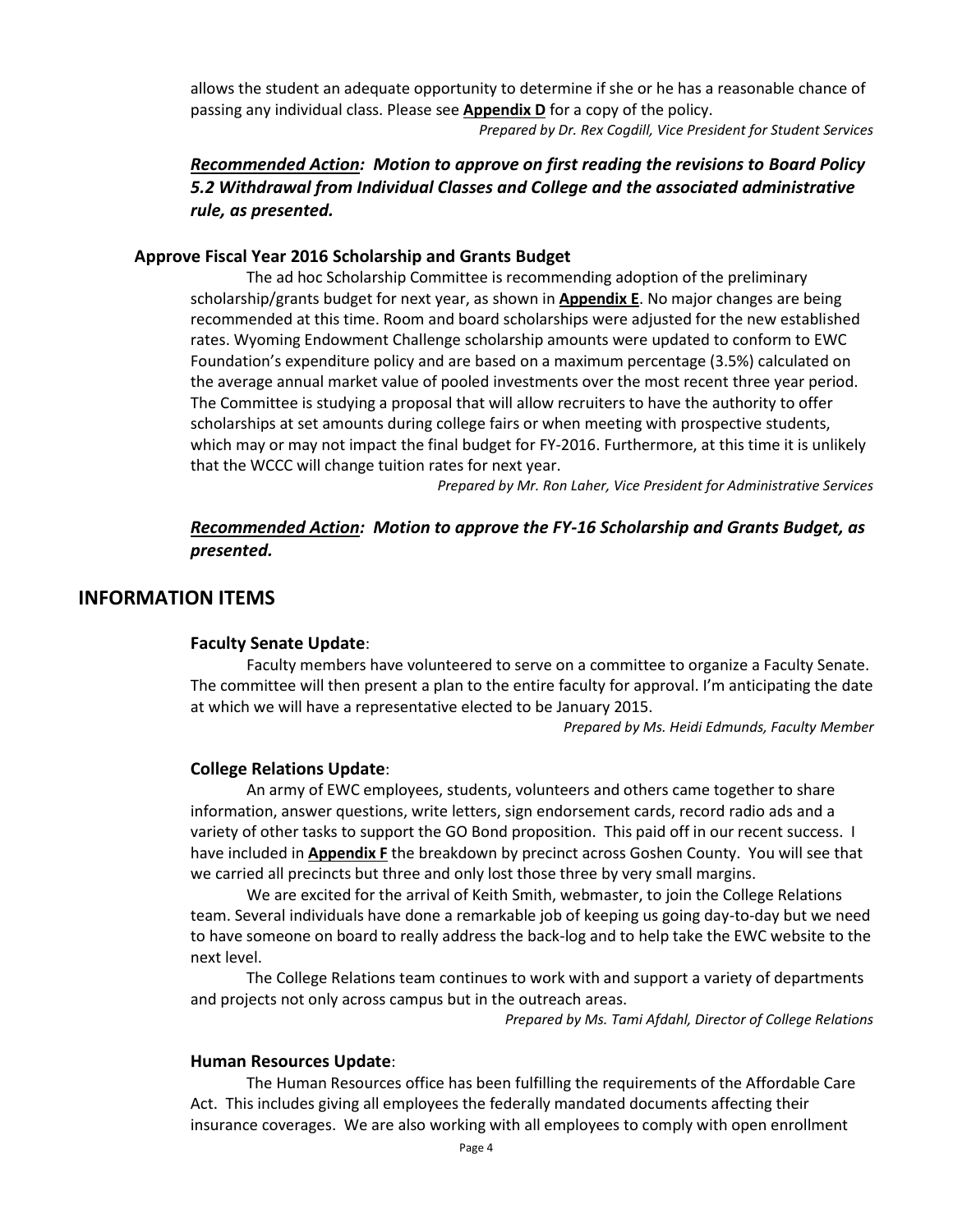period requirements that start on November  $15<sup>th</sup>$ . There are also new reporting requirements for Human Resources that run through the IRS with new tax reporting forms. HR has been working with the State of Wyoming Department of Labor and Statistics to complete a community college salary study. I attended the Title IX training in Cheyenne in regard to the new Violence Against Women Act that was passed by the US Congress and will affect all higher educational institutions. October was retirement planning month. Daily newsletters were sent to every staff member with facts and information on retirement planning.

*Prepared by Mr. Stuart Nelson, Director of Human Resources*

#### **Institutional Development Update**:

Please see **Appendix G** for details of the development update. *Prepared by Mr. Oliver Sundby, Director of Institutional Development*

#### **Learning Update**:

Please see **Appendix H** for the Learning update.

*Prepared by Dr. Dee Ludwig, Vice President for Learning*

o **Fall Integrated Postsecondary Education Data Systems (IPEDS) Collection Information**: Please see **Appendix I** for details.

*Prepared by Ms. Kimberly Russell, Director of Institutional Research*

- o **Fall 2014 October 15th Enrollment Summary**: The October 15, 2014 headcount decreased 6.7% and the FTE decreased 4.49%. Full-time headcount was down 83 students and parttime headcount was down 43 students resulting in a total decrease of 126 students. The number of students who attended EWC for the first time in Fall 2014 was down 106 fulltime students and down 76 part-time students. The number of students who had attended EWC any time prior to Fall 2014 was up 23 full-time students and up 33 parttime students. Goshen County was down 73 full-time students and down 30 part-time students and Outreach decreased by 10 full-time students and decreased 13 part-time students. Goshen County FTE decreased by 65.16 FTE, and Outreach increased by 4.02 FTE. Outreach accounted for 44.8% of the FTE. Please see **Appendix J** for further details. *Prepared by Ms. Kimberly Russell, Director of Institutional Research*
- o **Summer Enrollment Final Report**: EWC experienced a 16.8% decrease in total student headcount as compared to Summer 2013. The total student headcount of 401 students reflects an overall decrease of 81 students. Full-time enrollment was up 2 students. Parttime enrollment was down 83 students (17.5%). Full Time Equivalency (FTE) was decreased by 18.33 (14.6%). For further details, please see **Appendix K**. *Prepared by Ms. Kimberly Russell, Director of Institutional Research*
- o **Western Undergraduate Exchange (WUE) Report**: Please see the WUE report in **Appendix L**.

*Prepared by Ms. Kimberly Russell, Director of Institutional Research*

o **Dual/Concurrent Enrollment Summary SEA52 Report**: Please see **Appendix M** for details.

*Prepared by Ms. Kimberly Russell, Director of Institutional Research*

o **Equity in Athletics Report**: Please see **Appendix N** for details. *Prepared by Ms. Kimberly Russell, Director of Institutional Research*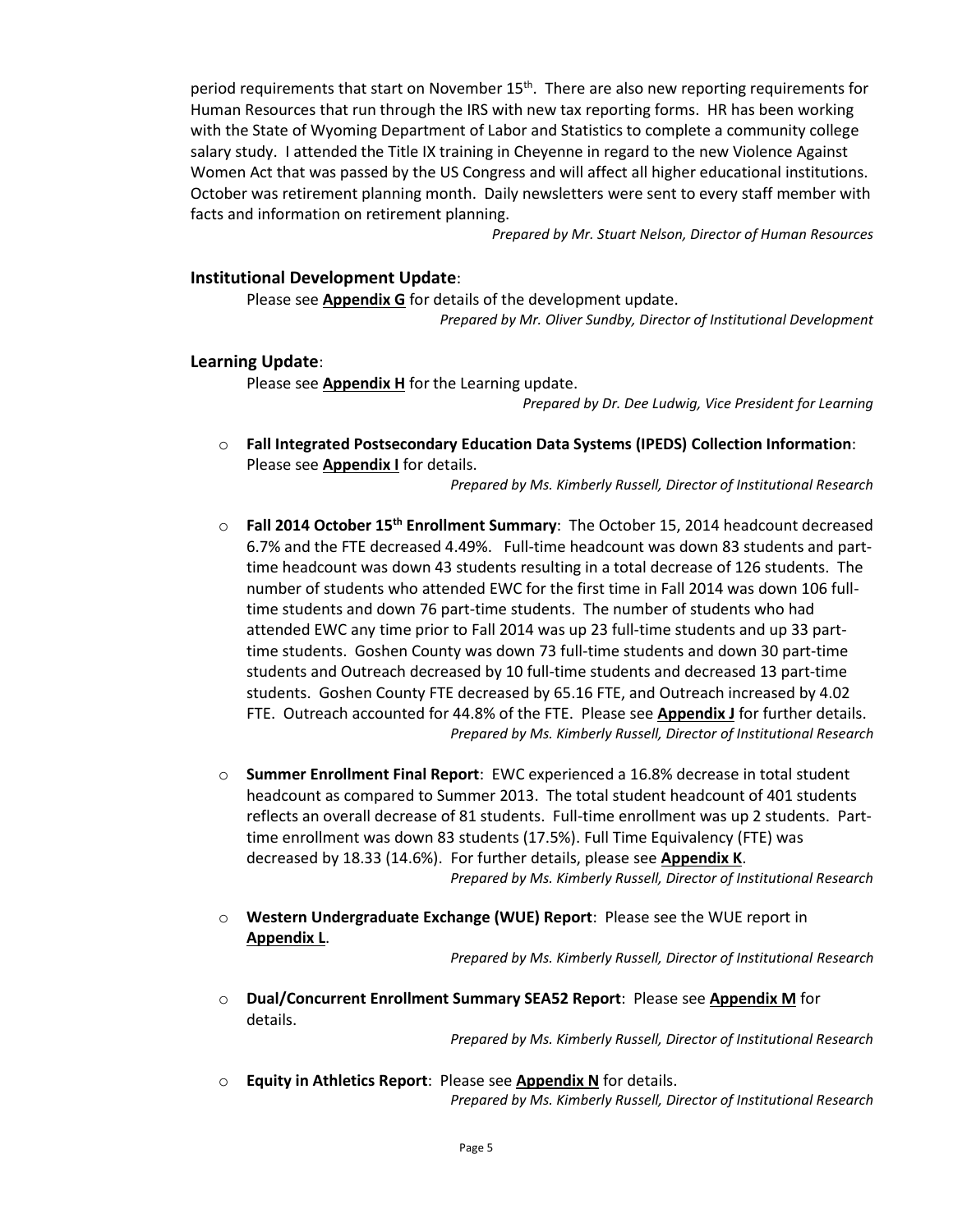### **Student Services Update**:

Please see **Appendix O** for the Student Services update.

*Prepared by Dr. Rex Cogdill, Vice President for Student Services*

**Veterinary Technology Program Update for November** -- *Dr. Richard Patterson*

**Trustee Topics**

**WACCT 2014-2015 Trustee Leadership Award Nomination** – Please see **Appendix P** for details.

**Executive Session – Personnel**

*Recommended Action: Motion to adjourn to executive session to discuss personnel.*

**Adjournment**